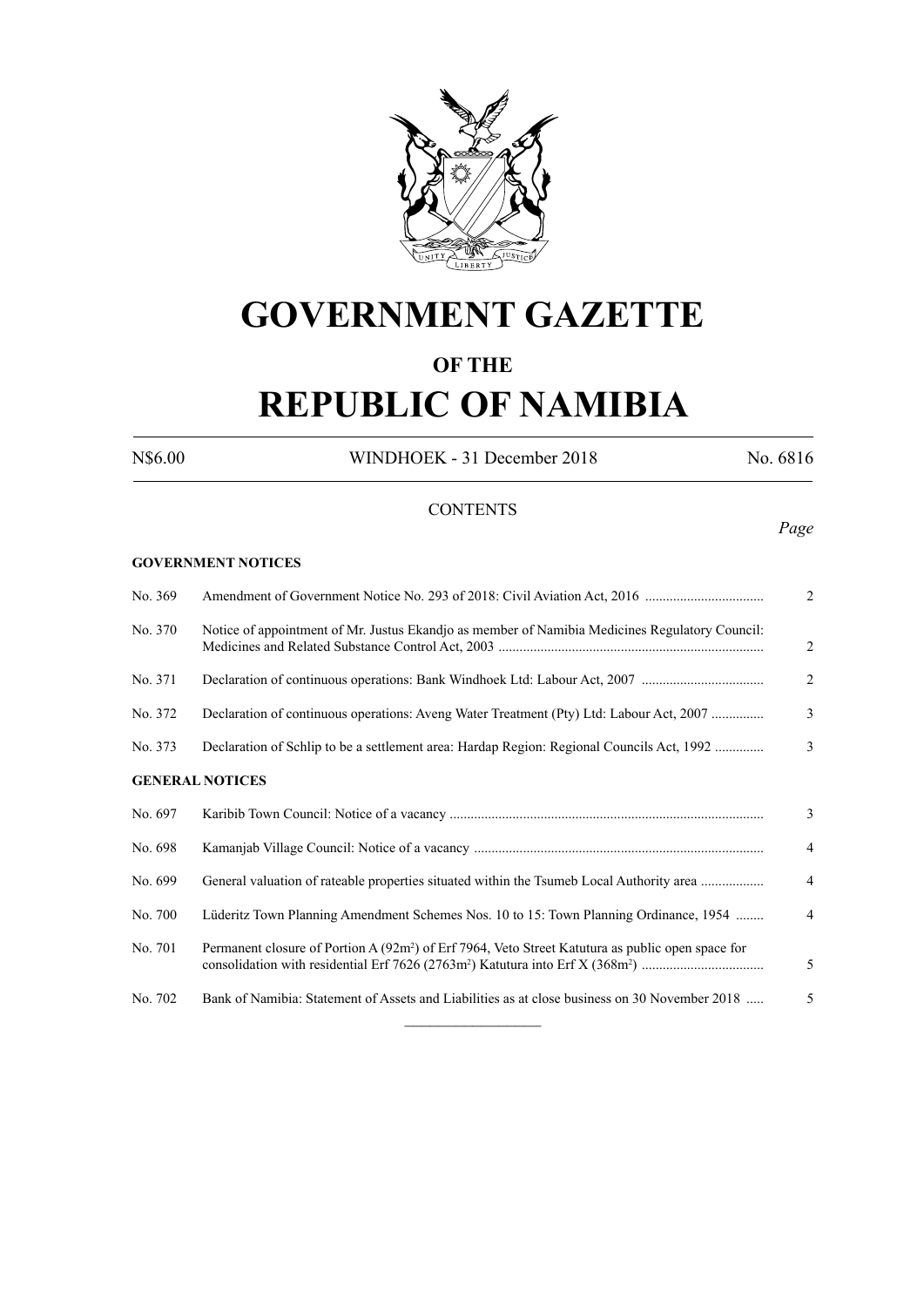### **Government Notices**

#### **MINISTRY OF WORKS AND TRANSPORT**

No. 369 2018

AMENDMENT OF GOVERNMENT NOTICE NO. 293 OF 2018: CIVIL AVIATION ACT, 2016

Under section 54 of the Civil Aviation Act, 2016 (Act No. 6 of 2016) I have, after consultation with the Board of Directors of the Namibia Civil Aviation Authority, amended paragraph (b) of Government Notice No. 293 of 8 November 2018 by the substitution for the date "1 January 2019" of the date "1 January 2020".

#### **J. MUTORWA Minister of Agriculture, WATER AND FORESTRY** Windhoek, 12 December 2018

#### **MINISTRY OF HEALTH AND SOCIAL SERIVCES**

 $\overline{\phantom{a}}$  , where  $\overline{\phantom{a}}$ 

#### No. 370 2018

NOTICE OF APPOINTMENT OF MR. JUSTUS EKANDJO AS MEMBER OF NAMIBIA MEDICINES REGULATORY COUNCIL: MEDICINES AND RELATED SUBSTANCES CONTROL ACT, 2003

In terms of subsection (4) of section 3 of the Medicines and Related Substances Control Act, 2003 (Act No. 13 of 2003), I give notice that I have, under subsection (1) of that section, appointed Mr. Justus Ekandjo as a member of the Namibia Medicines Regulatory Council for a period commencing from 16 April 2018 to 31 July 2019.

#### **B. HAUFIKU Minister of Health and Social Services**

#### **MINISTRY OF LABOUR, INDUSTRIAL RELATIONS AND EMPLOYMENT CREATION**

 $\frac{1}{2}$ 

No. 371 2018

#### DECLARATION OF CONTINUOUS OPERATIONS: BANK WINDHOEK LTD: LABOUR ACT, 2007

Under section 15(1) and (2) of the Labour Act, 2007 (Act No. 11 of 2007), I declare the operations of Bank Windhoek Ltd, Call Centre to be continuous operations and permit the working of eight hours per shift in respect of those operations, with effect from 14 November 2018 to 13 November 2021.

 $\overline{\phantom{a}}$  , where  $\overline{\phantom{a}}$ 

**e. nghimtina MINISTER OF LABOUR, INDUSTRIAL RELATIONS AND EMPLOYMENT CREATION** Windhoek, 11 December 2018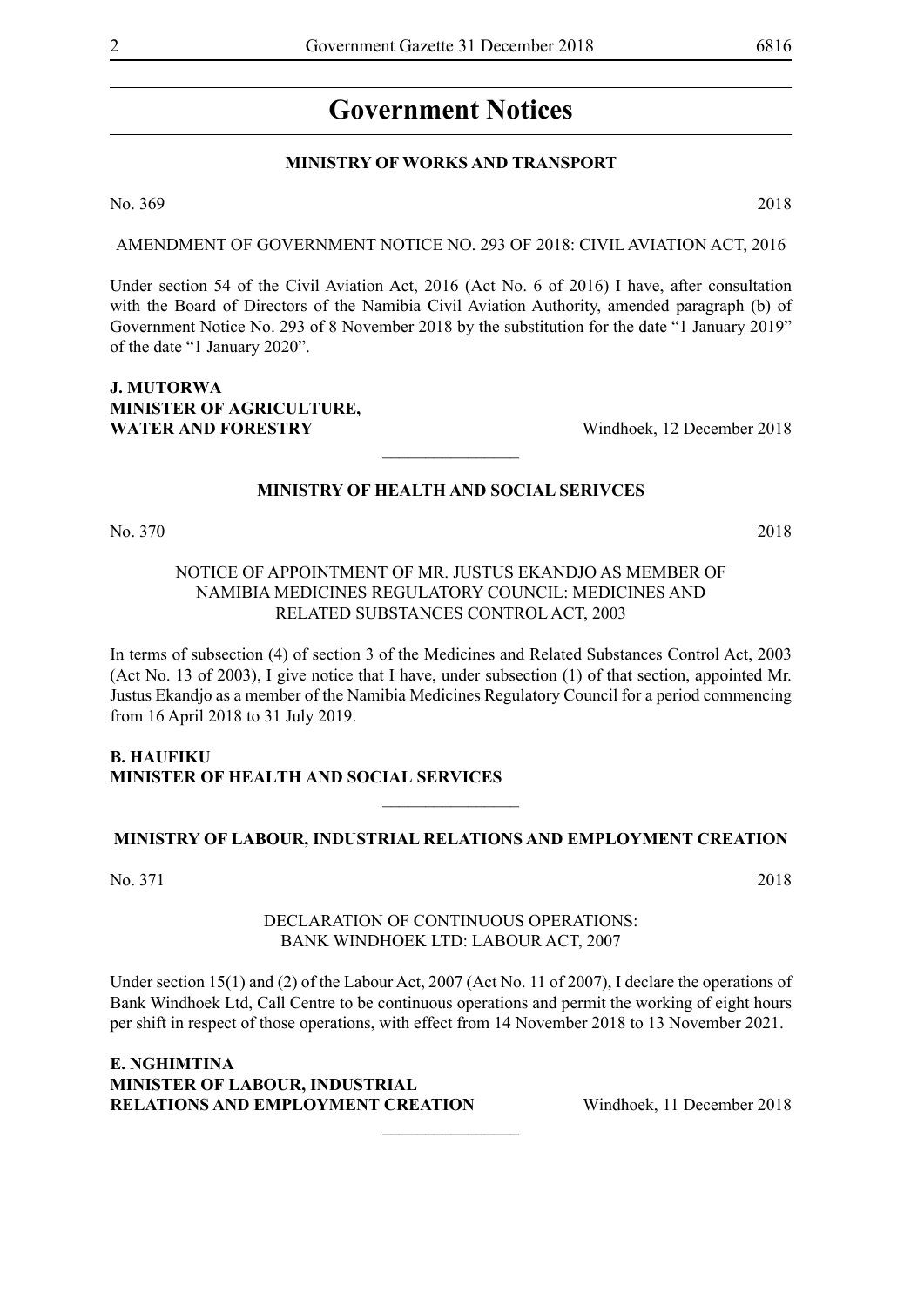#### **MINISTRY OF LABOUR, INDUSTRIAL RELATIONS AND EMPLOYMENT CREATION**

No. 372 2018

#### DECLARATION OF CONTINUOUS OPERATIONS: AVENG WATER TREATMENT (PTY) LTD: LABOUR ACT, 2007

Under section 15(1) and (2) of the Labour Act, 2007 (Act No. 11 of 2007), I declare the operations of Aveng Water Treatment Pty (Ltd) to be continuous operations and permit the working of continuous shifts in respect of those operations with effect from 14 November 2018 to 13 November 2021.

#### **e. nghimtina MINISTER OF LABOUR, INDUSTRIAL RELATIONS AND EMPLOYMENT CREATION** Windhoek, 11 December 2018

#### **HARDAP REGIONAL COUNCIL**

 $\overline{\phantom{a}}$  , where  $\overline{\phantom{a}}$ 

No. 373 2018

#### DECLARATION OF SCHILP TO BE A SETTLEMENT AREA: HARDAP REGION: REGIONAL COUNCILS ACT, 1992

Under section 31(1) of the Regional Councils Act, 1992 (Act No. 22 of 1992), the Hardap Regional Council declares the area situated on unsurveyed State land in Hardap Region, Registration Division "M", and the boundaries of which are represented by cadastral diagram Nos. A778/98, A779/98, A780/98 and A781/98 to be a settlement area to be known as Schilp.

#### **E. A. WAMBO CHAIRPERSON BY ORDER OF THE HARDAP REGIONAL COUNCIL**

## **General Notices**

 $\frac{1}{2}$ 

#### **LOCAL AUTHORITY COUNCIL OF KARIBIB**

No. 697 2018

#### NOTICE OF A VACANCY

Notice is hereby given in terms of Section 13(3) of the Local Authorities Act, 1992 (Act No. 23 of 1992) as amended that a vacancy has occurred within the Karibib Town Council with the resignation of Councilor Willem //Garoeb who resigned from the Council with effect from 30 November 2018.

Henceforth, the UDF OF NAMIBIA is hereby requested to, in terms of Section 13(4)(a) of the said Act, nominate any member on the election list compiled in respect of the previous election of the Local Authority Council.

 $\overline{\phantom{a}}$  , where  $\overline{\phantom{a}}$ 

**L. GORESEB CHIEF EXECUTIVE OFFICER**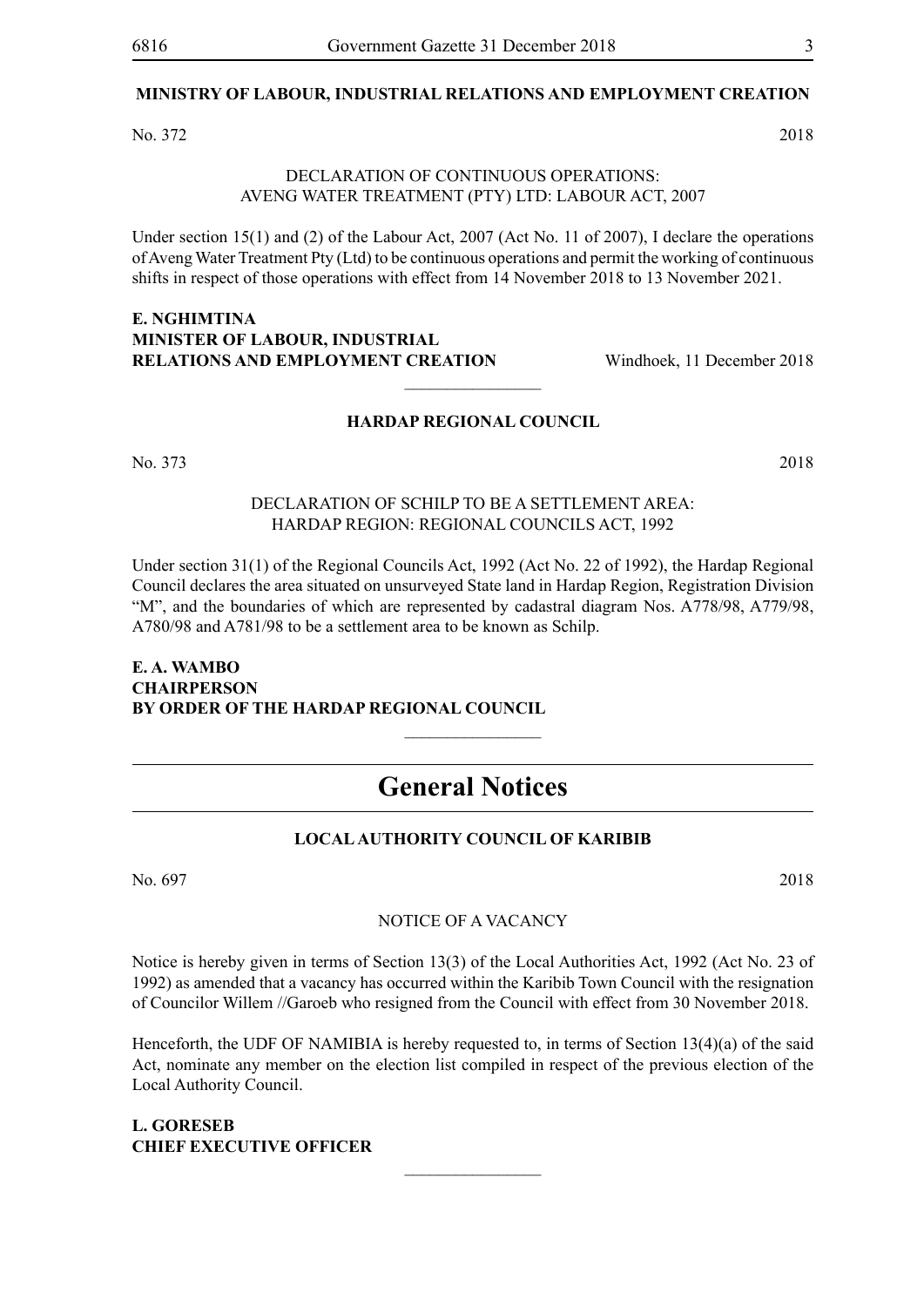#### **LOCAL AUTHORITY COUNCIL OF KAMANJAB**

No. 698 2018

#### NOTICE OF A VACANCY

Notice is hereby given in terms of section 13(3) of the Local Authorities Act, 1992 (Act No. 23 of 1992) as amended that a vacancy has occurred within the Kamanjab Village Council with the resignation of Councillor Jan Niklaas Hendriks who resigned from Council with effect from 3 September 2018.

Henceforth, the Swapo party of Namibia is hereby requested to in terms of Section 13(4)(a) of the said Act, nominate any member on the election list comiled in respect of the' previous election of the Local Authority Council.

#### **J. B. NAMASEB ACTING VILLAGE SECRETARY**

#### **MUNICIPAL COUNCIL OF TSUMEB**

 $\frac{1}{2}$ 

No. 699 2018

#### GENERAL VALUATION OF RATEABLE PROPERTIES SITUATED WITHIN THE TSUMEB LOCAL AUTHORITY AREA

Notice is hereby given in terms of the provisions of section 66(1) of the Local Authorities Act, 1992 (Act No. 23 of 1992) as amended, that the General Valuation Roll of all rateable properties situated within Tsumeb Local Authority Area will be carried out as from 1 November 2018 in accordance with the provision and stipulations contained in section 67 to 72 inclusive of the aforesaid Local Authorities Act, 1992 (Act No. 23 of 1992).

**M. HANGULA CHAIRPERSON OF THE COUNCIL TSUMEB MUNICIPAL COUNCIL**

No. 700 2018

#### LÜDERITZ TOWN PLANNING AMENDMENT SCHEMES NOS. 10 TO 15: TOWN PLANNING ORDINANCE, 1954

 $\overline{\phantom{a}}$  , where  $\overline{\phantom{a}}$ 

Notice is hereby given in terms of Section 17 of the Town Planning Ordinance, 1954 (Ordinance No.18 of 1954) as amended that the Lüderitz Town Council intends on submitting for approval with the Namibia Planning Advisory Board (NAMPAB) certain amendments to the Lüderitz Town Planning Scheme.

The amendments will include the rezoning and reservation of land.

The Minister of Urban and Rural Development has granted approval for the compilation and submission of the Lüderitz Town Planning Amendment Schemes Nos. 10 to 15.

 $\frac{1}{2}$ 

**Applicant: The Chief Executive Officer Lüderitz Town Council PO Box 19 Lüderitz**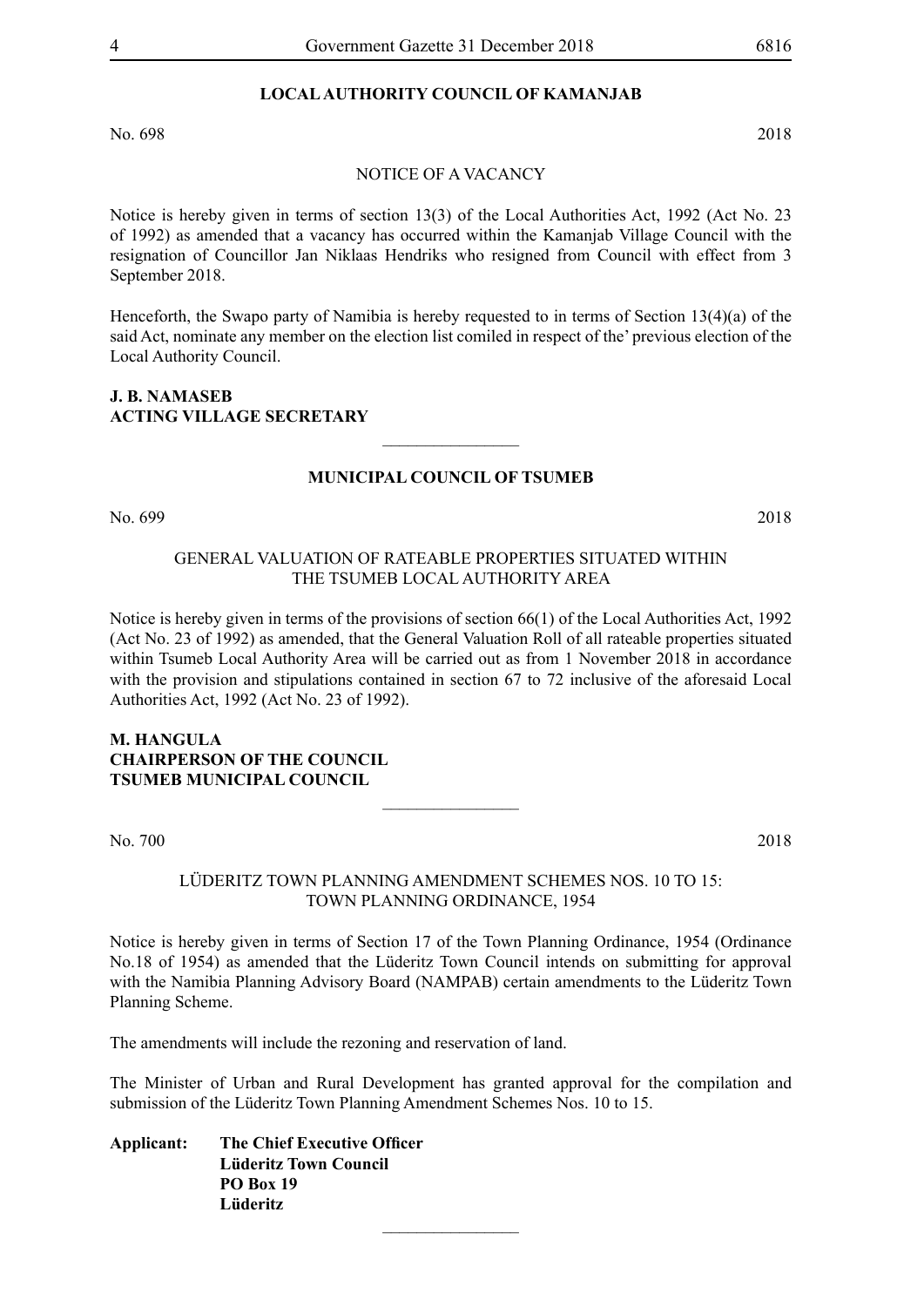#### PERMANENT CLOSURE OF PORTION A (92M<sup>2</sup>) OF ERF 7964, VETO STREET, KATUTURA AS 'PUBLIC OPEN SPACE' FOR CONSOLIDATION WITH RESIDENTIAL ERF 7626 (276M2 ), KATUTURA INTO ERF X (368M2 )

Notice is hereby given in terms of article 50(1)(a)(ii) of the Local Authorities Act, 1992 (Act No. 23 of 1992) that the City of Windhoek Municipality proposes to permanently close the under mentioned portion as indicated on locality plan, which lies for inspection during office hours at the Windhoek Town Council Customer Care Centre Notice Board, 80 Independence Avenue, Windhoek.

#### PERMANENT CLOSURE OF PORTION A (92M<sup>2</sup>) OF ERF 7964, VETO STREET, KATUTURA AS 'PUBLIC OPEN SPACE' FOR CONSOLIDATION WITH RESIDENTIAL ERF 7626 (276M2 ), KATUTURA INTO ERF X (368M2 )

Objections to the proposed permanent closure are to be submitted to the Secretary: Townships Board, Private Bag 13289, and the Section Planner, P.O. Box 59, Fifth Floor, Room 516 City of Windhoek Town House, within 14 days after the appearance of this notice in accordance with Article 50(3)(a) (iv) of the above Act.

#### **H. Rust Acting Urban Planner Department of Urban Planning and Transport Planning of Windhoek**

 $\frac{1}{2}$ 

#### **BANK OF NAMIBIA**

No. 702 2018

#### Statement of Assets and Liabilities As at close of business on 30 November 2018

|                                   |                    | 30-11-2018<br>N\$ | 31-10-2018<br>N\$ |
|-----------------------------------|--------------------|-------------------|-------------------|
| <b>ASSETS</b>                     |                    |                   |                   |
| External:                         |                    |                   |                   |
| Rand Cash                         |                    | 69 813 640        | 42 456 471        |
| <b>IMF</b> - SDR Holdings         |                    | 93 677 799        | 96 745 199        |
| IMF - Quota Subscription          |                    | 3 369 938 719     | 3 369 938 719     |
| Investments                       | - Rand Currency    | 13 706 776 230    | 15 827 496 638    |
|                                   | - Other Currency   | 15 607 082 923    | 16 680 851 743    |
|                                   | - Interest Accrued | 135 250 161       | 160 816 611       |
| Domestic:                         |                    |                   |                   |
| <b>USD Stock Account</b>          |                    | 170 133           | 171 757           |
| <b>Currency Inventory Account</b> |                    | 43 012 275        | 45 597 230        |
| Loans and Advances:               | Other              | 448 020 874       | 499 964 615       |